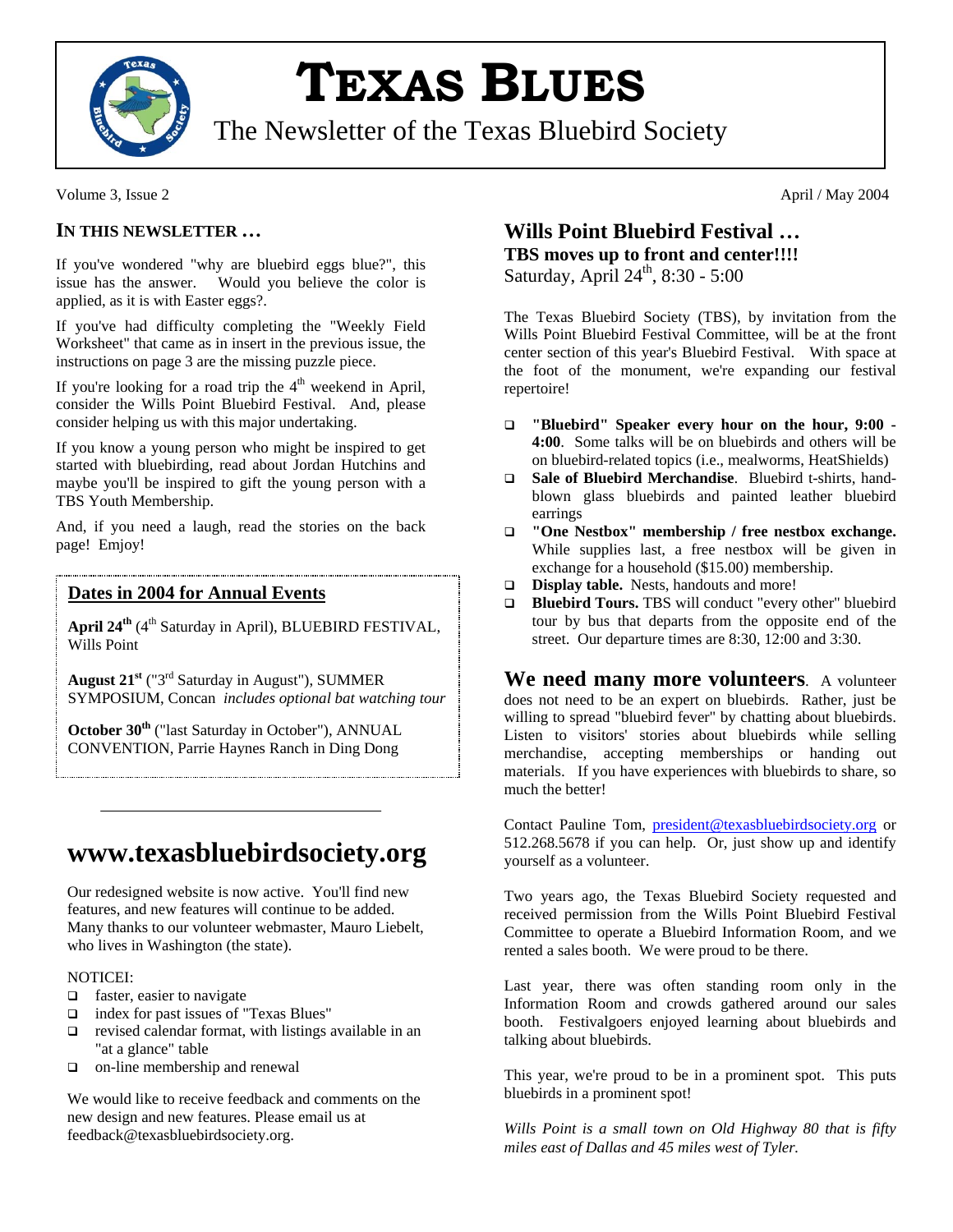# **WHY ARE BLUEBIRD EGGS BLUE?**

By Megan Miller



 Like so many strange and wonderful things in Nature, the color of bluebird eggs is driven by genetics. "Blue genes!", you might say. (Or you might not. Perhaps we'd better just continue…)

A young female bluebird hatches with the ability to start producing ova. Interestingly, she only has one ovary – the left one. It is believed that the right ovary, while present, does not develop in order to save weight in flight. As she matures, she begins to produce the yolk that will enshroud and nourish the embryo as it ultimately incubates beneath her

When sexually mature at about one year, she may mate with more than one male per breeding season. The ova are fertilized and travel through the oviduct. Albumen (egg white) is added in layers, and chalazae form. Chalazae are specialized "ropes" of albumen whose function is to stabilize the egg within the shell. The shell is created last, also in layers, and during its formation glands add the familiar blue pigment. The pigment, known as biliverdin, is created from bile.

Here's where genetics step in - not all Eastern Bluebirds are capable of adding the pigment. It's estimated that as much as 5% of Eastern Bluebird eggs emerge white. Shell color does not indicate whether or not a female chick will herself be a white egg layer or a blue egg layer, as white egg layers do not regularly pass the gene anomaly to their offspring. Nor does shell color predict the birth of a white bluebird (sounds like an oxymoron, doesn't it?). White eggs and blue eggs both generally contain healthy blue birds.

Albinism does occur in bluebirds, however. One well-documented case was sighted in Maryland in 1999, although some reports say that it was not a true albino as it had dark eyes and legs. Albino birds are at special risk in the wild – they are easily seen by predators and tend to have impaired hearing and eyesight, and poor feathers.

But to return to the question, "why are bluebird eggs blue"? Some authorities say that the blue color blends well and helps hide the eggs in the dappled light of a nesting cavity. A 7-year old authority of my acquaintance says they're blue because there are so few of them. Whatever the reason, blue eggs are another reason we love bluebirds.

*Megan Miller of Crawford is a new contributor to "Texas Blues". Megan joined the Texas Bluebird Society last year through the "One Nestbox" membership / nestbox exchange offer. She works as an Environmental Inspector for the City of Waco; is a Texas Master Naturalist and an aspiring writer. The next issue of "Texas Blues" will feature Megan's article on bluebird fidelity (or perhaps is it infidelity? Find out!).*



**Jordan Hutchins,** 14**,** of **Aransas Pass** is one of our youngest TBS members. And, the high school freshman is an active TBS volunteer. Alongside his grandfather, **Lee Hutchins** of **Sinton,** he has built dozens of nestboxes. In March, Jordan demonstrated how to build a nestbox to the **Audubon Corpus Christi Outdoor Club** when Lee was the featured speaker. During recent weeks he has worked with his grandfather and **Richard Lockhart** to install about 30 nestboxes at the **Bob and Bessie Welder Park** in Sinton. His grandfather says, "Besides being a great grandson he is just a good young man.

THANKS, JORDAN, for making an impact in our endeavor, "Bluebirds Across Texas … one nestbox at a time."

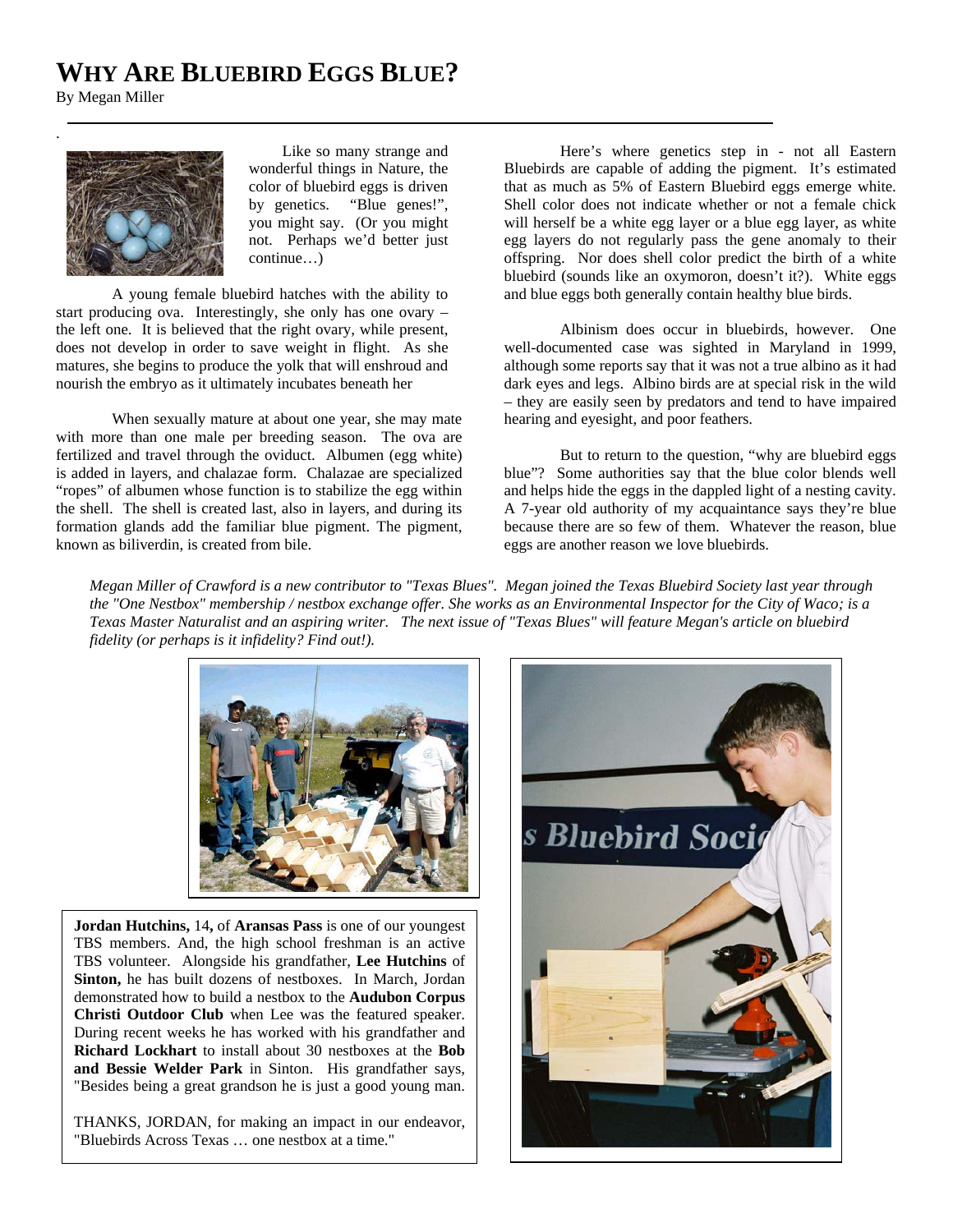## **INSTRUCTIONS FOR** *"WEEKLY FIELD WORKSHEET"*

**Prepare a separate "***Weekly Field Worksheet"* **for each nestbox.** The worksheet was inserted in the previous issue and it is available on our website, www.texasbluebirdsociety.org

#### **TO ESTIMATE THE DATE OF THE FIRST EGG:**

Most cavity nesting birds lay one egg a day, with incubation beginning on the day or the day before the last egg is laid.

**To determine the date of the 1st egg:** (After a nest is built and before the egg-laying phase is completed, it is advisable to monitor late in the morning or in the afternoon, since egg-laying usually takes place in the early morning.) Record on the *"Weekly Field Worksheet"* the number of eggs and the date when eggs are discovered in weekly monitoring. Go backwards on a calendar one day for each egg, and subtract one additional day to determine the approximate date of the first egg. Record this date on your worksheet.

#### **TO PROJECT THE ESTIMATED HATCH DATE:**

Each species has a "standard" number of days (usually a range) for incubation. Refer to the "incubation" column in the table below, *"INCUBATION AND NESTLING PERIODS OF SELECTED CAVITY-NESTING BIRDS."*

**To determine when to expect the eggs to hatch, count forward on a calendar, one day for each day of incubation, starting with the date the date the last egg was laid**. On your "*Weekly Field Worksheet,"* record the earliest possible projected hatch date. If your nestbox is nearby, check as often as once a day if you want to record the actual hatch date (and have the joy of witnessing a hatching emerging from a cracked egg)

#### **TO PROJECT THE ESTIMATED DATE OF FLEDGE:**

Each species has a "standard" number of days (a range) between hatching and "fledging" (leaving the nest). Refer to the "nestling" column in the table *"INCUBATION AND NESTLING PERIODS OF SELECTED CAVITY-NESTING BIRDS."*

**To determine when birds might fledge:** Count forward on a calendar from the day the eggs hatched. and record the date on your *"Weekly Field Worksheet."* As the earliest possible fledge date nears, open the nestbox very carefully to prevent nestlings from jumping out before they are ready to fly.

When the nestlings fledge, record the fledge date in the "notes" column. With this data, you can determine how many days it took for the nestlings to fledge.

#### **TO COMPLETE THE** *"SEASON SUMMARY"* **FORM**

At the end of the nesting season, compile totals and record the data on the "*Season Summary"* form. Then, if you have access to the Internet, enter the data in the *"Data Collection"* section of our website, [www.texasbluebirdsociety.org](http://www.texasbluebirdsociety.org/) If you do not have access to the Internet, mail your "*Season Summary"* form to TBS Data Collection, P.O. Box 40868, Austin TX 78704

The *"Weekly Field Worksheet"* is not submitted to the Texas Bluebird Society. It is used for personal records and to tabulate a *"Season Summary"*

| <b>INCUBATION AND NESTLING PERIODS OF SELECTED CAVITY-NESTING BIRDS</b> |                    |                       |  |  |  |  |
|-------------------------------------------------------------------------|--------------------|-----------------------|--|--|--|--|
| <b>Species</b>                                                          | <b>Incubation</b>  | <b>Nestling</b>       |  |  |  |  |
| Ash-throated Flycatcher                                                 | 14-16 days         | 13-17 days            |  |  |  |  |
| Bewick's Wren                                                           | 12-16 days         | 14-16 days            |  |  |  |  |
| Carolina Wren                                                           | 12-16 days         | 10-16 Avg. 12-14 days |  |  |  |  |
| <b>Black-crested Titmouse</b>                                           | $12-14$ days       | $15-18$ days          |  |  |  |  |
| <b>Tufted Titmouse</b>                                                  | 12-14 Avg. 13 days | 15-18 days            |  |  |  |  |
| Carolina Chickadee                                                      | 11-15 days         | 13-19 Avg. 13-17 days |  |  |  |  |
| Eastern Bluebird                                                        | 11-19 Avg. 14 days | 15-20 days            |  |  |  |  |
| Western Bluebird                                                        | 12-18 days         | 18-25 days            |  |  |  |  |
| Downy Woodpecker                                                        | 12 days            | 18-25 days            |  |  |  |  |
| <b>Prothonotary Warbler</b>                                             | 12-14 days         | 9 - 11 days           |  |  |  |  |

The Texas Bluebird Society solicits and gathers records from Texas nestbox landlords, regardless of whether or not the individual is a member of the Texas Bluebird Society.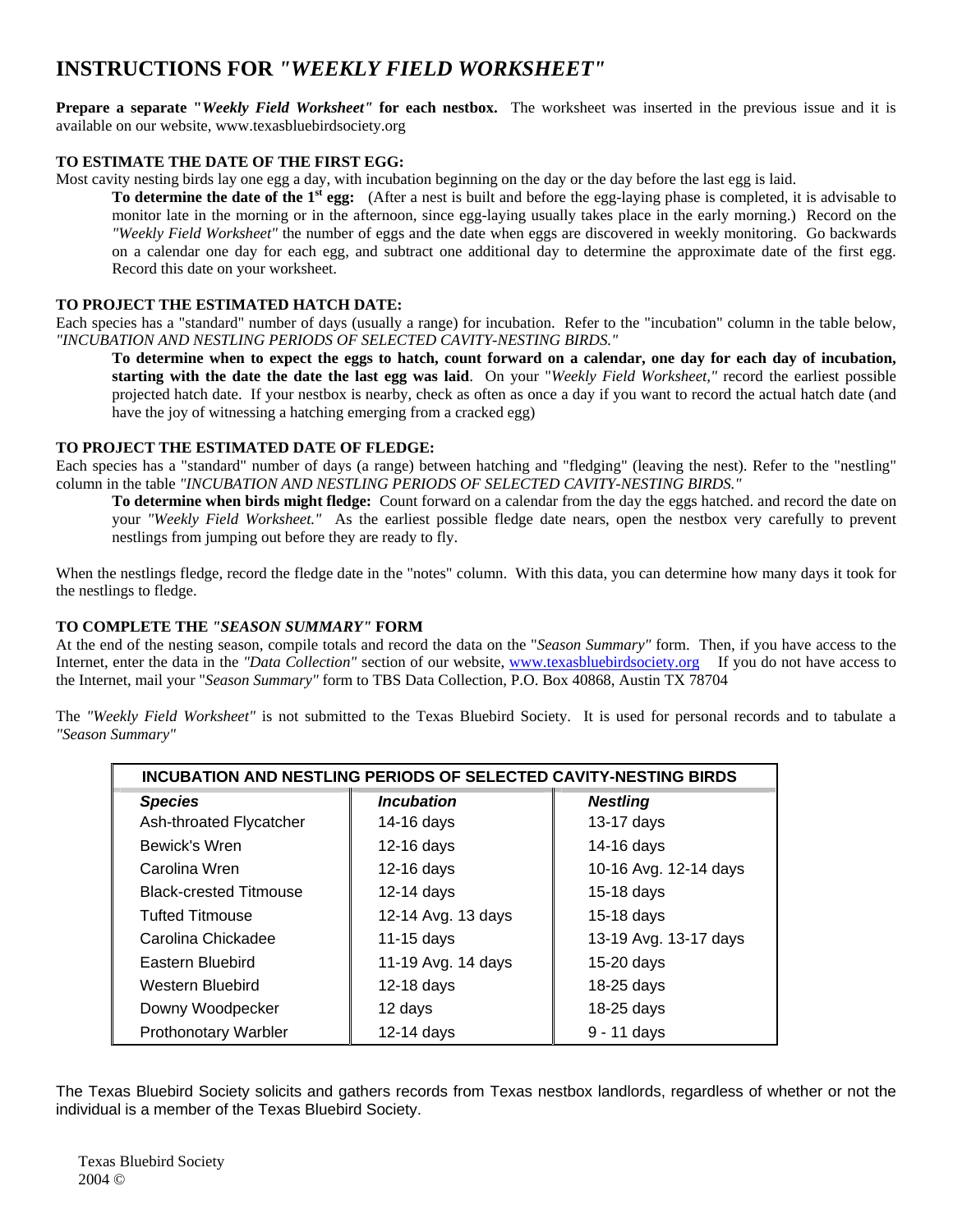As our organization continues to grow (**we have just recorded Membership #500**), it is becoming increasingly burdensome to send out printed newsletters via normal mail. Printing, folding, addressing and mailing is requiring resources that could be otherwise directed to nestbox programs, speakers bureau, etc. We realize that some members do not have access to the Internet and we will certainly continue to provide them a printed newsletter. Others have opted for the printed newsletter while having reliable Internet access. Would you reconsider? What can we do to make the process adequately attractive? Please send us an email or a letter with suggestions.

## **from the TransTexas Nestbox Network**

#### **"Bluebird Mobile"**

**Susan Vaughan, Northwest Houston** 

My boxes are in a small suburban pasture in NW Houston that I use for daily turn-out for my elder statesman pony. Each day when pony is out I sit in my truck with my dogs and watch my horse graze and observe all "doings" in regards to the nestboxes.

I have noticed the bluebird pair observing me!!

Weeks ago I would notice them perched on tree limbs close to where I was sitting in my truck. I felt they were watching me rather intently, and I was hoping they were thinking, "Hey Lady, Thanks for the nestboxes!"

Anyhoo … their behavior went on for many days. Then, in mid-March I decided to hop on my pony bareback and ride around. I had rolled down my windows in my truck - and I would ride by mystified.

The bluebirds were quite interested in my truck. They flew in the driver's side and out the passenger window. Then, one perched on the steering wheel! How funny!

Of course, they perched to look at the side mirror and I have "bluebird poop" as evidence!

I might add that my truck is blue … almost the same color as a bluebird! Needless to say, my truck has been renamed "The Bluebird Mobile."

#### **"Watch the Birdie"**

**Ed Melson, Yoakum** *(Ed included a blurry close-up photo of a flying object shaped like an airplane.)*

Oh his ranch near Yoakum, my son, Ben Melson caught pictures on his motion and heat activated camera that is installed near a deer feeder intended to photograph trophy deer. He will normally get pictures of wild hogs, deer, raccoons, etc. both day and night. And, then came an Eastern Bluebird. It took my grandson, Benjamin, to identify it as a bluebird. Ben and I were thinking, "hawk".

The camera that captured two bluebird photographs is set for a 10-minute rest period between photos. Ben has nestboxes on the place and there is one with four young birds in it in the vicinity of the deer feeder.



**"Texas Blues" is the bi-monthly publication of** 

**The Texas Bluebird Society P.O. Box 40868 Austin TX 78704** 

**www.texasbluebirdsociety.org info@texasbluebirdsociety.org** 

President, Pauline Tom 512.268.5678 (home) Vice-President, Lamont Brown 940.891.4400

Annual memberships are \$10 *OR* \$15 for an entire household. Join or renew by mail or through our website.

#### **What is the "TransTexas Nestbox Network"?**

A. The "TransTexas Nestbox Network" is comprised of all nestboxes associated in any way with Texas Bluebird Society. It includes individual nestboxes in backyards as well as nestboxes that are part of extensive bluebird trails. Each individual nestbox is important in "Bluebirds Across Texas … one nestbox at a time".